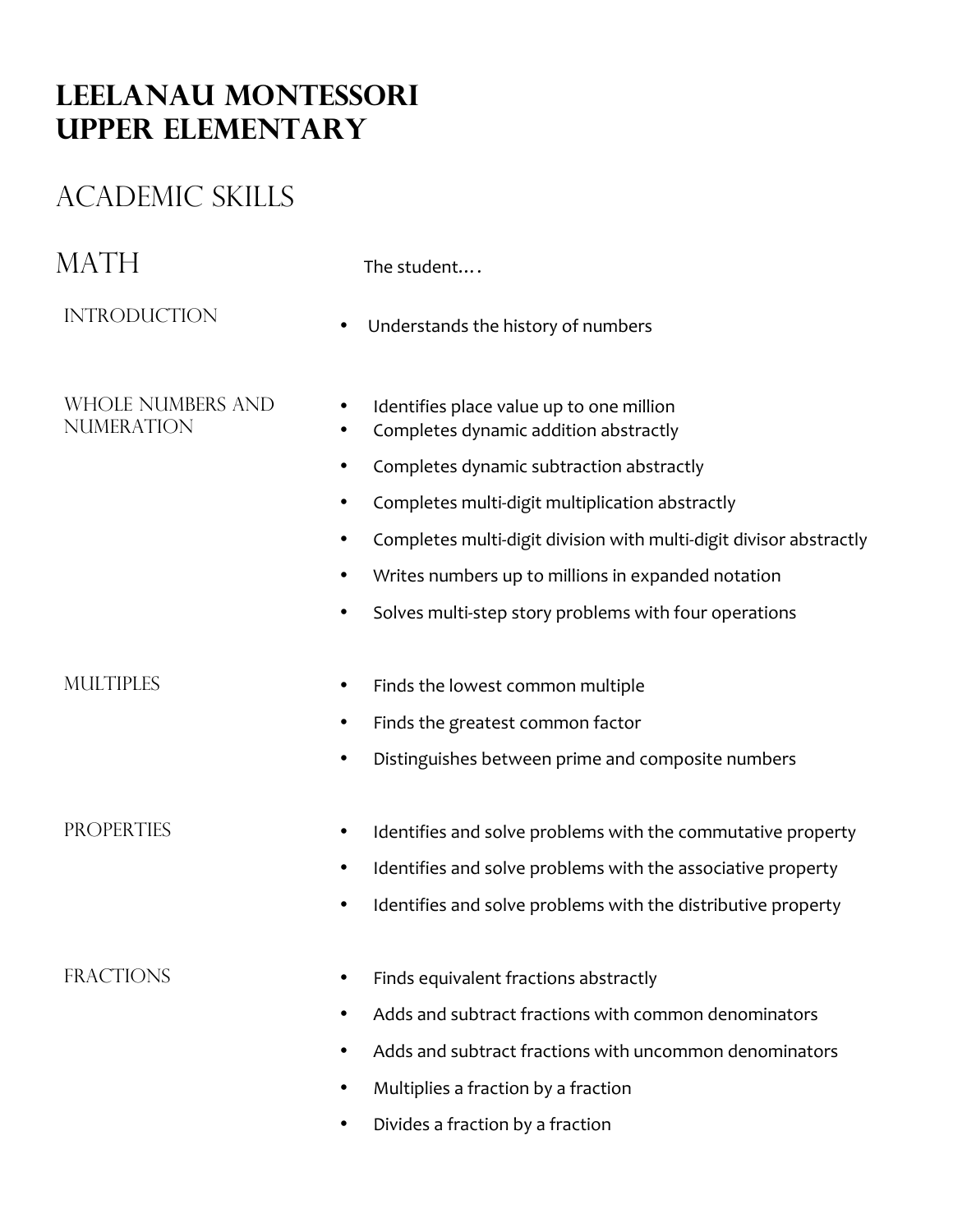- Converts mixed number to improper /improper to mixed
- Simplifies fractions
- Solves story problems with fractions

- DECIMALS Reads decimals up to millionths
	- Writes decimals in expanded form
	- Adds and subtracts decimals
	- Writes fractions as decimals
	- Multiplies a decimal by a decimal
	- Divides a decimal by a decimal
	- Converts fractions to decimals
	- Solves story problems with decimals

### Ratio, proportion, **PERCENT**

- Understands a ratio as a relationship between two things
- Reads and writes ratios as fractions
- Completes problems involving rate/base
- Solves problems to find a missing value
- Calculates percentages

### DATA ANALYSIS, MEASUREMENT. STATISTICS AND probabilities

- Finds probability of an specific outcome
- Reads and writes probabilities
- Constructs, reads and interprets: tables, graphs of all types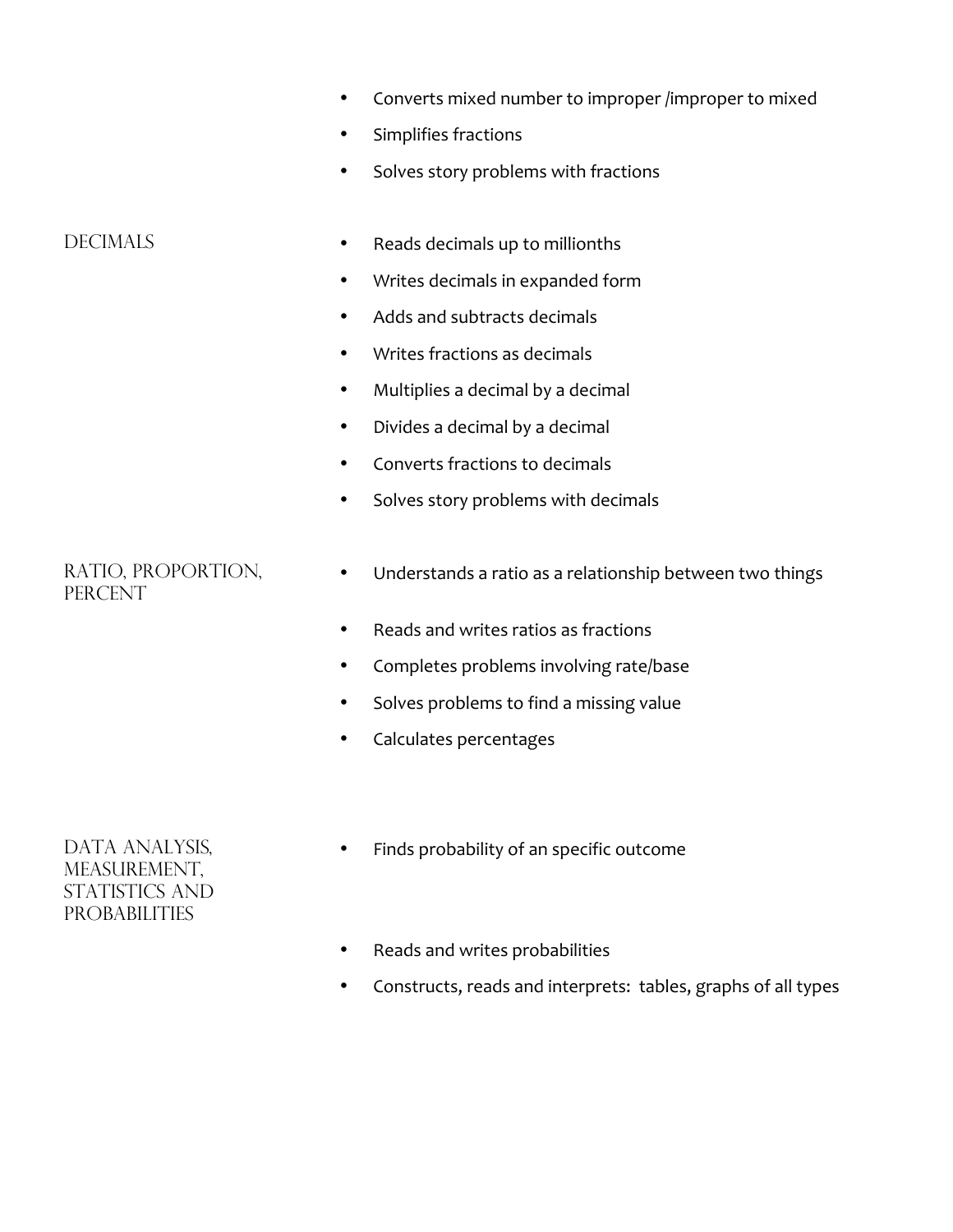|                     | Finds mean, medium, range, mode and frequency<br>Creates diagrams<br>$\bullet$<br>Collects, sort, organize and draw conclusions about data<br>$\bullet$<br>collecting (tally marks)<br>Reads graphs and make inferences from the information<br>$\bullet$<br>displayed<br>Prepares and read picture, line, bar, and pie graphs<br>٠<br>Tabulates data into a graph<br>$\bullet$<br>Locates points for given coordinates and name the coordinates<br>$\bullet$<br>of a given point in any of the four quadrants<br>Draws polygons in a coordinate plane<br>$\bullet$<br>Identifies and convert English measurement<br>$\bullet$<br>Identifies and convert Metric measurement<br>$\bullet$<br>Calculates volume using appropriate containers<br>$\bullet$<br>Solves word problems including volume<br>$\bullet$<br>Understands liquid measurements (pints, quarts, gallons)<br>$\bullet$<br>Uses volume in practical applications<br>$\bullet$<br>Reads weight measurements (grams, kilograms, ounces, pounds)<br>٠<br>Reads linear measurements both metric and English<br>$\bullet$ |
|---------------------|-------------------------------------------------------------------------------------------------------------------------------------------------------------------------------------------------------------------------------------------------------------------------------------------------------------------------------------------------------------------------------------------------------------------------------------------------------------------------------------------------------------------------------------------------------------------------------------------------------------------------------------------------------------------------------------------------------------------------------------------------------------------------------------------------------------------------------------------------------------------------------------------------------------------------------------------------------------------------------------------------------------------------------------------------------------------------------------|
| ALGEBRAIC IDEAS     | Constructs and solves sentences that have variables<br>٠<br>Solves for an unknown variable<br>$\bullet$                                                                                                                                                                                                                                                                                                                                                                                                                                                                                                                                                                                                                                                                                                                                                                                                                                                                                                                                                                             |
|                     | Reads, writes, and evaluates expressions where a letter stands<br>$\bullet$<br>for a number                                                                                                                                                                                                                                                                                                                                                                                                                                                                                                                                                                                                                                                                                                                                                                                                                                                                                                                                                                                         |
|                     | Solves multi-step equations and inequalities<br>$\bullet$                                                                                                                                                                                                                                                                                                                                                                                                                                                                                                                                                                                                                                                                                                                                                                                                                                                                                                                                                                                                                           |
|                     | Calculates powers of numbers                                                                                                                                                                                                                                                                                                                                                                                                                                                                                                                                                                                                                                                                                                                                                                                                                                                                                                                                                                                                                                                        |
| SQUARES AND CUBES   | Explores other number bases                                                                                                                                                                                                                                                                                                                                                                                                                                                                                                                                                                                                                                                                                                                                                                                                                                                                                                                                                                                                                                                         |
|                     | Squares binomials and trinomials                                                                                                                                                                                                                                                                                                                                                                                                                                                                                                                                                                                                                                                                                                                                                                                                                                                                                                                                                                                                                                                    |
|                     | Cubes of binomials and trinomials                                                                                                                                                                                                                                                                                                                                                                                                                                                                                                                                                                                                                                                                                                                                                                                                                                                                                                                                                                                                                                                   |
| <b>SQUARE ROOTS</b> | Understands the square root concept                                                                                                                                                                                                                                                                                                                                                                                                                                                                                                                                                                                                                                                                                                                                                                                                                                                                                                                                                                                                                                                 |
|                     | Engages in concrete exploration                                                                                                                                                                                                                                                                                                                                                                                                                                                                                                                                                                                                                                                                                                                                                                                                                                                                                                                                                                                                                                                     |
|                     | Writes through to abstraction                                                                                                                                                                                                                                                                                                                                                                                                                                                                                                                                                                                                                                                                                                                                                                                                                                                                                                                                                                                                                                                       |
| <b>CUBE ROOTS</b>   | Understands the cube root concept                                                                                                                                                                                                                                                                                                                                                                                                                                                                                                                                                                                                                                                                                                                                                                                                                                                                                                                                                                                                                                                   |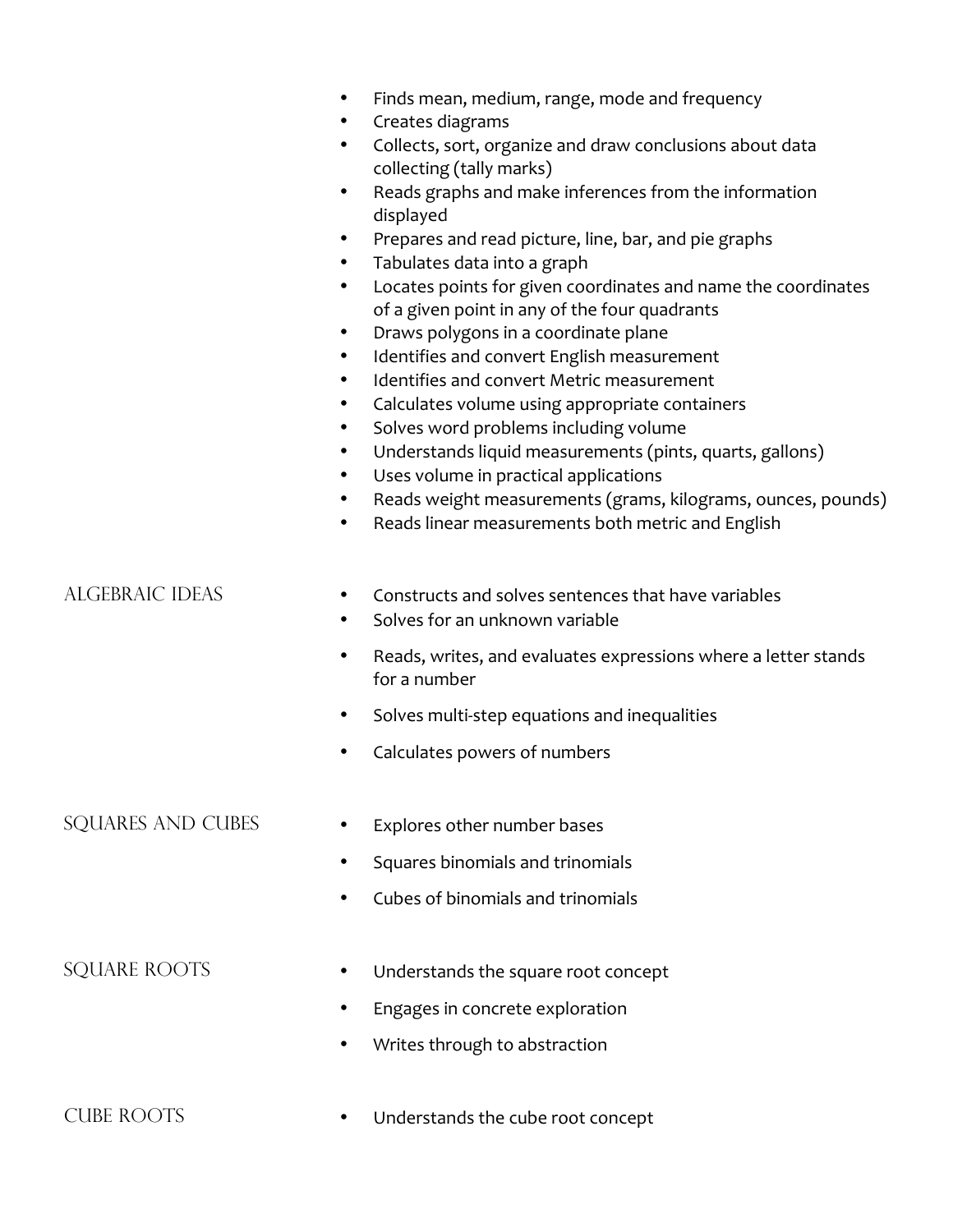- Engages in concrete exploration
- Writes through to abstraction

### Working with **INTEGERS**

- ORDER OF OPERATIONS Applies knowledge of order of operations to written expressions
	- Solves multi-step equations
	- Adds, subtracts, multiplies, and divides positive and negative numbers
	- Reads ordered pairs and plot them on a coordinate grid
	- Writes the ordered pair for a point on a coordinate grid
	- Identifies the quadrant where an ordered pair is located
	- Plots integers on a number line
	- Solves problems with inequalities
	- Identifies and solve problems with rational numbers
	- Solves absolute value problems
	- Writes and reads numbers using scientific notation

### Problem Solving and logical reasoning

- Solves word problems involving addition and subtraction of fractions
- Represents and interpret data on a line plot using fractions
- Solves real world problems involving multiplication of fractions and real world numbers
- Solves problems by using inductive reasoning
- Solves multi-step story problems all operations, fractions, decimals, pre-algebra